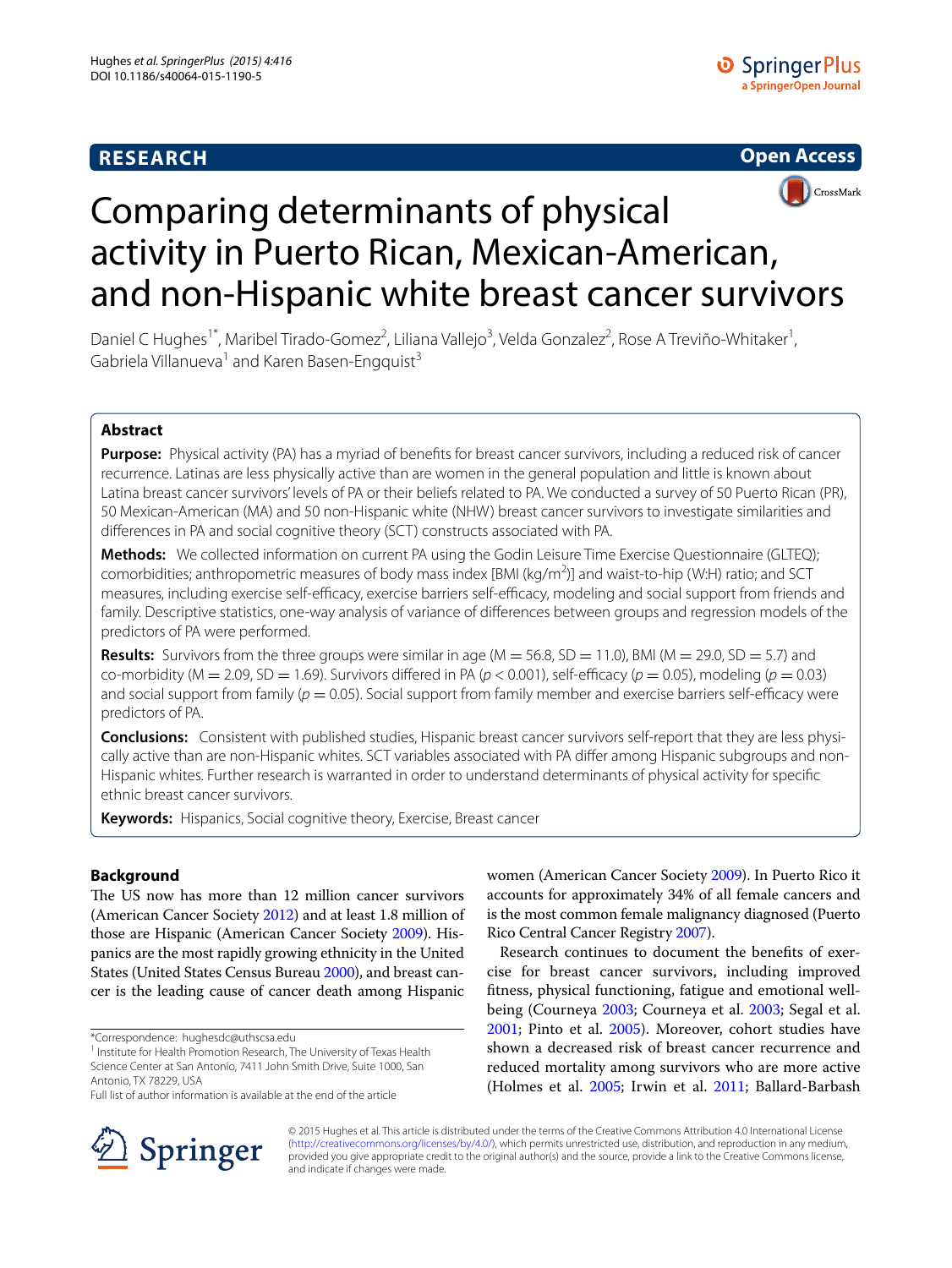et al. [2012;](#page-7-9) Patterson et al. [2010](#page-7-10)). However, only a small percentage of survivors are active at levels consistent with public health guidelines (Schmitz et al. [2010](#page-7-11)). Like others who experience cancer, many breast cancer survivors who were not active before diagnosis will remain inactive, and those who were active often do not return to their previous level of activity (Schmitz et al. [2010](#page-7-11)). In fact, approximately four of every five breast cancer survivors do not meet national exercise recommendations at 10 years post-diagnosis (Mason et al. [2013](#page-7-12)). Little is known about the physical activity levels of Hispanic breast cancer survivors, although some studies indicate that in the general US population, Latinas report higher rates of inactivity than do non-Hispanic white women (Castro et al. [1999;](#page-7-13) Crespo et al. [2000](#page-7-14)).

Although the benefits of physical activity for cancer survivors continue to be documented and are becoming better understood, research is needed to identify interventions that encourage cancer survivors to begin and/or maintain consistent exercise patterns. Intervention strategies for healthy and predominately non-Hispanic white populations may not apply to members of specific ethnocultural populations that have experienced cancer and who may face additional cultural factors that affect physical activity. Furthermore, diversity within Hispanic populations may also affect the likelihood that an individual will pursue physical activity after cancer diagnosis and treatment. Differences among Hispanic groups, including race, country of origin, levels of acculturation, English language proficiency, and other cultural variables, may affect health-promoting behaviors, including exercise.

Therefore we believe that investigating the key variables that affect physical activity adoption and maintenance within specific cultural contexts of Hispanic breast cancer survivor groups is a high priority for behavioral research. Understanding the knowledge, attitudes and barriers that surround physical activity among Hispanic groups is fundamental in the development of culturally appropriate exercise interventions. To provide formative data for adapting a culturally sensitive social cognitive theory (SCT)-based exercise intervention, we conducted a cross-sectional survey to investigate similarities and differences in SCT, co-morbidity and anthropometric variables associated with current level of physical activity in Puerto Rican, Mexican-American and non-Hispanic white breast cancer survivors.

## **Methods**

A sample of 150 breast cancer survivors completed an interviewer-guided survey. Fifty Puerto-Rican (PR) participants completed the survey in San Juan Puerto Rico at the Oncologic Hospital Dr. Isaac Gonzalez Martinez. Fifty Mexican-American (MA) and 50 non-Hispanic white (NHW) breast cancer survivors completed the survey at The University of Texas M.D. Anderson Cancer Center (UTMDACC). The research protocol was approved by the institutional review board of UTM-DACC. In Puerto Rico, the research protocol was approved by the University of Puerto Rico Medical Sciences and the institutional review board of the Oncologic Hospital Dr. Isaac Gonzalez Martinez. Participants were invited to participate in the study if they: (1) had a diagnosis of invasive breast cancer or ductal carcinoma in situ; (2) were older than 21 years (Puerto Rico) or older than 18 years (UTMDACC) of age; (3) had finished their chemotherapy and/or radiotherapy at least four months before the date of the survey (hormonal therapy was allowed); and, (4) had no evidence of metastatic disease.

For Puerto Rican participants, the clinical study coordinator reviewed the medical charts of patients attending the outpatient clinic in the Oncologic Hospital Dr. Isaac Gonzalez Martinez clinic and then met with potential participants who met the inclusion criteria at the clinic. Participants who expressed interest in participating received an informative sheet describing the study's purpose and procedures. Verbal consent was obtained before data were collected. Participants filled out the questionnaires in the presence of the clinical study coordinator who was available to answer any questions. Surveys were conducted in Spanish.

At UTMDACC, women were recruited through the Breast Oncology Clinic during scheduled appointments or from Houston community breast cancer support groups. From UTMDACC patient data records, a list of women who met the inclusion criteria and were returning for follow-up care was generated. These women received a letter in the mail that provided information about the study and with a number to call if not interested. If no call was received, a bilingual research coordinator called and/or met the patient at her follow-up appointment to explain the study, obtain verbal informed consent and schedule an interview. Participants at UTM-DACC were asked whether they preferred Spanish or English. The survey questions were interviewer guided. To help facilitate the interviewer-guided response, participants were given response cards specific to each section of the questionnaire, (e.g., Likert scale choices in large print). The research coordinator explained the use of response cards. Participants were asked to give their initial response after each item was read aloud. For both UPRCC and MDACC, the survey included identical questions on demographic/personal information, health history, level of physical activity and SCT variables.

Demographic and personal information included living location; self-reported ethnicity/race; education; marital status; self-reported height and weight (used for BMI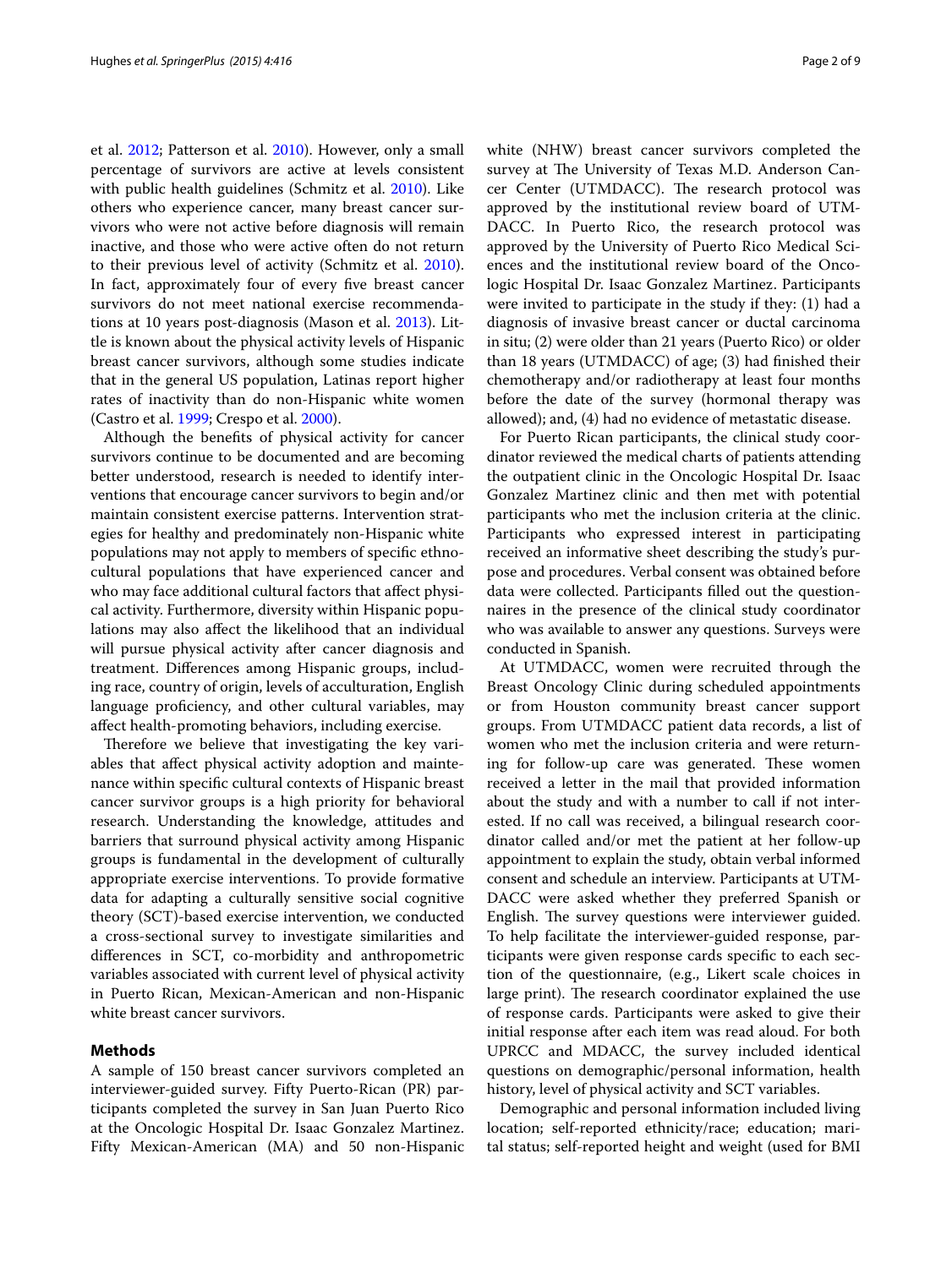calculation) and medical history. A co-morbidity index was calculated using responses from the medical history information. A total of 17 items were included: diagnosis of a heart attack, heart failure, heart condition, circulation problems, blood clots, hypertension, stroke, lung problems, diabetes, kidney problems, rheumatoid arthritis, osteoarthritis, anemia, thyroid problems, neuropathy, fibromyalgia and hepatitis. The co-morbidity index was calculated by adding the number of individual responses marked as "Yes" (with a possible range of scores of 0–17). Participants also were whether they experienced any secondary cancers and whether they had been given a diagnosis of lymphedema (The information on secondary cancers and lymphedema was noted but was treated separately from the co-morbidity index).

Current level of physical activity (PA) was assessed with The Godin Leisure Time Exercise Questionnaire (GLTEQ) (Godin and Shephard [1985\)](#page-7-15). The GLTEQ measures leisure time exercise behaviors for a typical week. Participants completed a four-item questionnaire of usual leisure-time exercise habits. As an example, a typical question regarding strenuous activity was: "Considering a 7-day period (a week), how many times, on the average, do you do the following kinds of exercise for more than 15 min during your free time: a) strenuous exercise (hearts beats rapidly [i.e., running, jogging, football, soccer, squash, basketball, cross country skiing, judo, roller skating, vigorous long distance bicycling.])". The weekly frequency of each participant's strenuous, moderate and light activities were multiplied by 9, 5 and 3, respectively which is an approximate metabolic equivalents (MET) value for that level of activity. MET is the metabolic equivalent of the level of energy consumption for a body at rest; the higher a MET value, the higher the energy requirement. The MET value was used with the individual's self-reported frequency to calculate a weekly activity score [weekly activity score =  $(9 \times$  "strenuous") +  $(5 \times$  "moderate") +  $(3 \times$  "light")]. The GLTEQ has been validated as a means of discriminating among levels of PA and has compared well with other measures of exercise, fitness indices, and physical activity monitors (Godin and Shephard [1985\)](#page-7-15).

SCT variables of self-efficacy, modeling and social support were included in the survey. Self-efficacy was measured with a questionnaire based on one used by McAuley ([1993\)](#page-7-16); (McAuley et al. [1994,](#page-7-17) [2003](#page-7-18); Duncan and McAuley [1993](#page-7-19)) that assesses confidence in sustaining various durations of a specific exercise, in our case, walking. A typical question was: "How confident are you that you can… Walk briskly without stopping for 5 min?" The responses range from  $1 =$  "not at all confident" to  $5 =$  "extremely" confident". The range of the time frame we used for minutes of walking was from 2 min to 1 h (2, 5, 10, 20, 30, 45 min, 1 h). Responses to the seven individual items were summed to obtain an overall score with a possible range of 7–35. Internal consistency (Cronbach's alpha) for our survey was  $r = 0.96$ .

To measure exercise barriers self-efficacy we adapted a questionnaire developed by Marcus et al. [\(1992\)](#page-7-20). After pilot testing the questionnaire, we added items specific for cancer survivors and arrived at a 14 point scale (Basen-Engquist et al. [2009,](#page-7-21) [2013](#page-7-22)). A typical question was: "How confident are you that you can exercise… When you are concerned about your medical condition?" Participants responded to a level of confidence ranging from  $1 =$  "not at all confident" to  $5 =$  "extremely confident". Responses to the 14 individual items were summed to obtain an overall score with a possible range of 14–70. Internal consistency (Cronbach's alpha) for our survey was  $r = 0.83$ .

We assessed social support for exercise by adapting Sallis' Social Support and Exercise Survey (Sallis et al. [1987](#page-7-23)) to a 10-item survey. Participants were asked about the degree of support for exercise that they receive from family/friends. A typical question was: "During the past 3 months, my family (or members of my household) helped plan activities around my exercise". Response categories included:  $1 = \text{``none''}, 2 = \text{``rarely''}, 3 = \text{``few times''},$  $4 =$  "often" and  $5 =$  "very often". We analyzed responses related to social support from family separate from social support from friends. Responses to the individual items were summed to obtain an overall score with a possible range of 10–50. Internal consistency (Cronbach's alpha) for our surveys were  $r = 0.90$  and  $r = 0.94$  for social support from family and friends, respectively.

Modeling of physical activity was assessed with eight questions that asked the participants to indicate whether they observed people in their social environment or the media engaging in or discussing physical activity/exercise. Participants were asked to respond "yes" or "no" to the following questions: "Today, the following happened: (1) I noticed people like me exercising; (2) A friend or family member offered to exercise with me; (3) I read or heard news stories about people exercising; (4) I was aware that a member of my family exercised today; (5) A friend or family member exercised with me; (6) A friend or family member talked to me about their exercise program; (7) A friend or family member shared their experience about how to stay with an exercise program; and (8) I noticed people walking in my neighborhood." The total number of "yes" responses was added to obtain a total score with a possible range from 0 to 8. Internal consistency (Cronbach's alpha) for our survey was  $r = 0.75$ .

Upon completion of the questionnaires, height (m), weight (kg), waist circumference (cm) and hip circumference (cm) were measured for each participant. Height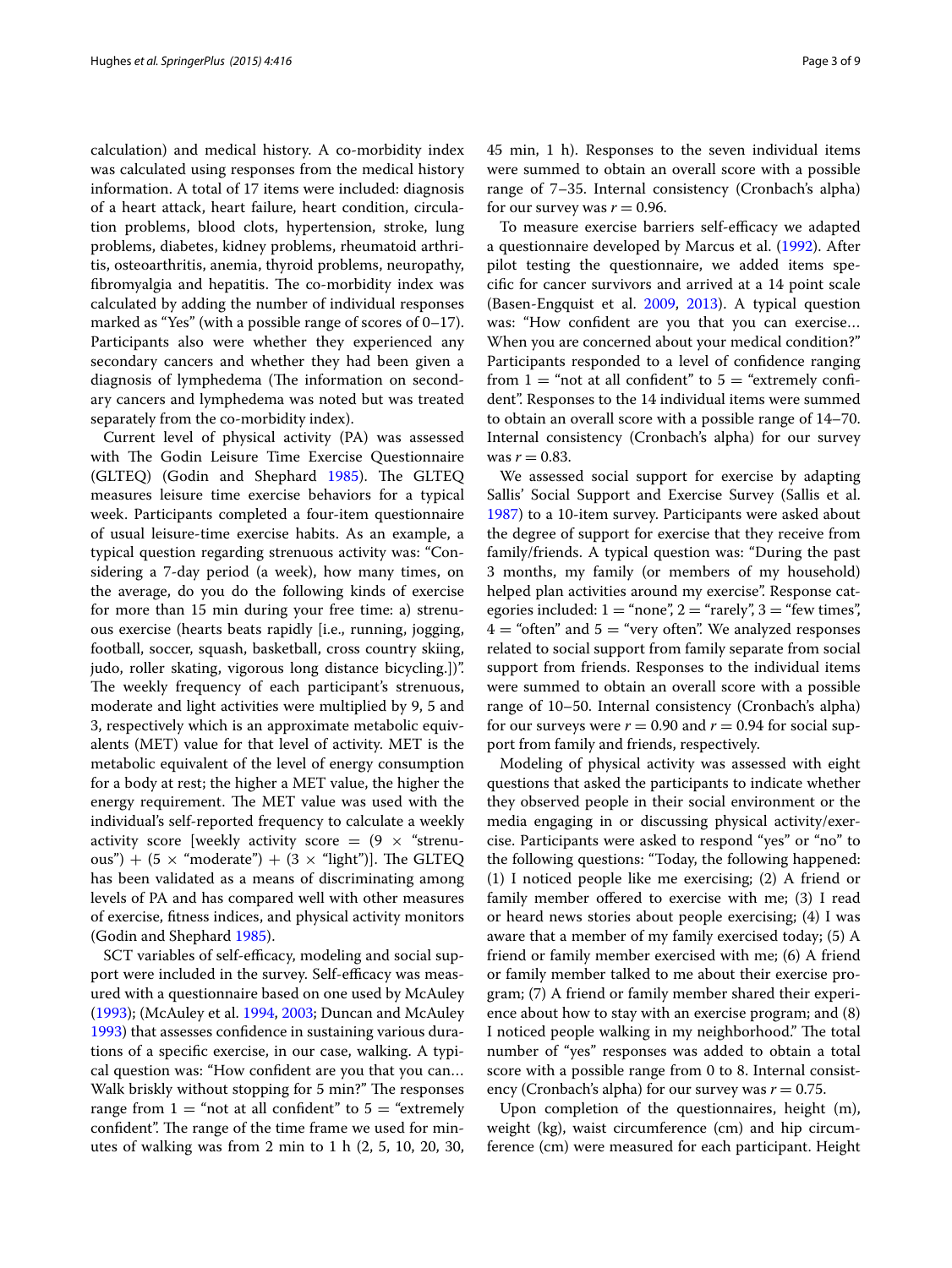(m) and weight (kg) data were used to calculate BMI (kg/ m2 ). (At UPRCC, self-reported height and weight were used for BMI calculations instead of being measured). Waistline measurements were taken at the midpoint between the lowest rib and the iliac crest, at the iliac crest, at the narrowest point of the waist area, over the umbilicus area, and at the widest part of the hips. When the tape was accurately placed on the anatomical site against the skin, the participant was asked to inhale and exhale. The measurement was then taken in inches after the participant exhaled. Inches were converted to cm for the narrowest part of the waist and for the widest part of the hips. A waist-to-hip (W:H) ratio was calculated.

## **Treatment of data**

All data were entered and analyzed using SPSS V 20.0 (Statistical Package for the Social Sciences), (SPSS, Inc., Chicago, Ill, USA). Descriptive statistics were calculated for participant demographics, activity levels, SCT variables, and anthropometric measures. To compare mean differences among the three groups, we conducted a oneway analysis of variance (ANOVA) with a post-hoc Tukey analysis. We then ran a two-step regression model for current level of activity (GLTEQ), first with demographic variables (education, age, and ethnic group) and then with the SCT variables (exercise barriers self-efficacy,

exercise self-efficacy, social support from family, social support from friends, and modeling) added as predictors; changes in  $\mathbb{R}^2$  were calculated. We then ran models that added the interaction terms between each SCT variable and ethnic group. Statistical significance for ANOVA differences and regression analyses was set at *p* > 0.05.

## **Results**

Participant demographic and health characteristics are shown in Table [1](#page-3-0). There were no differences among groups in age, BMI and co-morbidity index. Averaged together our participants averaged 56.8 years of age, an overweight BMI of 29.0  $\text{kg/m}^2$  and moderate level of 2.1 co-morbidities when measured with our index. The NHW group was more educated than either the PR or MA subgroups, with more NHW participants reporting being employed. Waist-to-hip ratio were similar for PR and MA ( $M = 0.83$ ,  $M = 0.82$ , respectively) and lower for  $NHW (M = 0.79).$ 

Results of analyses of frequencies of intensity levels of PA and calculated GLTEQ scores are shown in Table [2](#page-4-0). Differences are apparent in the GLTEQ score  $(p < 0.001)$ with the PR group having the lowest levels  $(M = 12.9,$  $SD = 17.6$ ), MA higher than PR level (M = 31.4,  $SD = 18.7$ ) and NHW demonstrating the highest levels  $(M = 40.9, SD = 25.9)$  of the three groups. The

<span id="page-3-0"></span>**Table 1 Comparison of demographic and health variables for Puerto Rican, Mexican-American and non-Hispanic white breast cancer survivors**

|                        | Overall, M (SD) | PR, M (SD)  | MA, M (SD) | NHW, M (SD) | p         |
|------------------------|-----------------|-------------|------------|-------------|-----------|
| Age                    | 56.8 (11.0)     | 57.2 (12.2) | 54.7 (9.3) | 58.5(11.1)  | 0.193     |
| BMI                    | 29.0 (5.7)      | 29.4(3.8)   | 29.8 (7.0) | 27.7(5.5)   | 0.138     |
| Waist-to-hip ratio     | 0.81(0.06)      | 0.83(0.06)  | 0.82(0.06) | 0.79(0.05)  | $0.003*$  |
| Comorbidity            | 2.1(1.7)        | 2.3(1.6)    | 1.9(1.4)   | 2.1(2.0)    | 0.450     |
|                        | N(%)            |             | N (%)      | N(%         | N (%)     |
| Education              |                 |             |            |             |           |
| No high school         | 31(20.7)        | 14(28.0)    |            | 17(34.0)    | (0.0)     |
| High school            | 23(15.3)        |             | 12(24.0)   | 6(26.1)     | 5(10.0)   |
| Some college           | 44 (29.3)       |             | 8(16.0)    | 16(32.0)    | 20(40.0)  |
| Bachelor's degree      | 28 (18.7)       |             | 11(22.0)   | 8(16.0)     | 9(18.0)   |
| Post bachelor's degree | 24(16.0)        |             | 5(10.0)    | 3(6.0)      | 16 (32.0) |
| Employment status      |                 |             |            |             |           |
| Full time              | 58 (38.9)       |             | 13(26.0)   | 21(42.0)    | 24 (48.0) |
| Part time              | 10(6.7)         |             | 0(0)       | 7(14.0)     | 7(6.0)    |
| Not employed for pay   | 14(9.4)         |             | 6(12.0)    | 6(12.0)     | 2(4.0)    |
| Homemaker              | 39 (26.2)       |             | 20(40.0)   | 13 (26.0)   | 6(12.0)   |
| Retired/volunteer      | 28 (18.8)       |             | 10(20.0)   | 3(6.0)      | 13 (26.0) |
| No answer              |                 |             |            |             |           |

*PR* Hispanic Puerto Rican participants, *MA* Hispanic Mexican-American participants, *NHW* non-Hispanic white participants, *SD* standard deviation.

 $*$  PR > NHW, (p = 0.006); MA > NHW, (p = 0.026).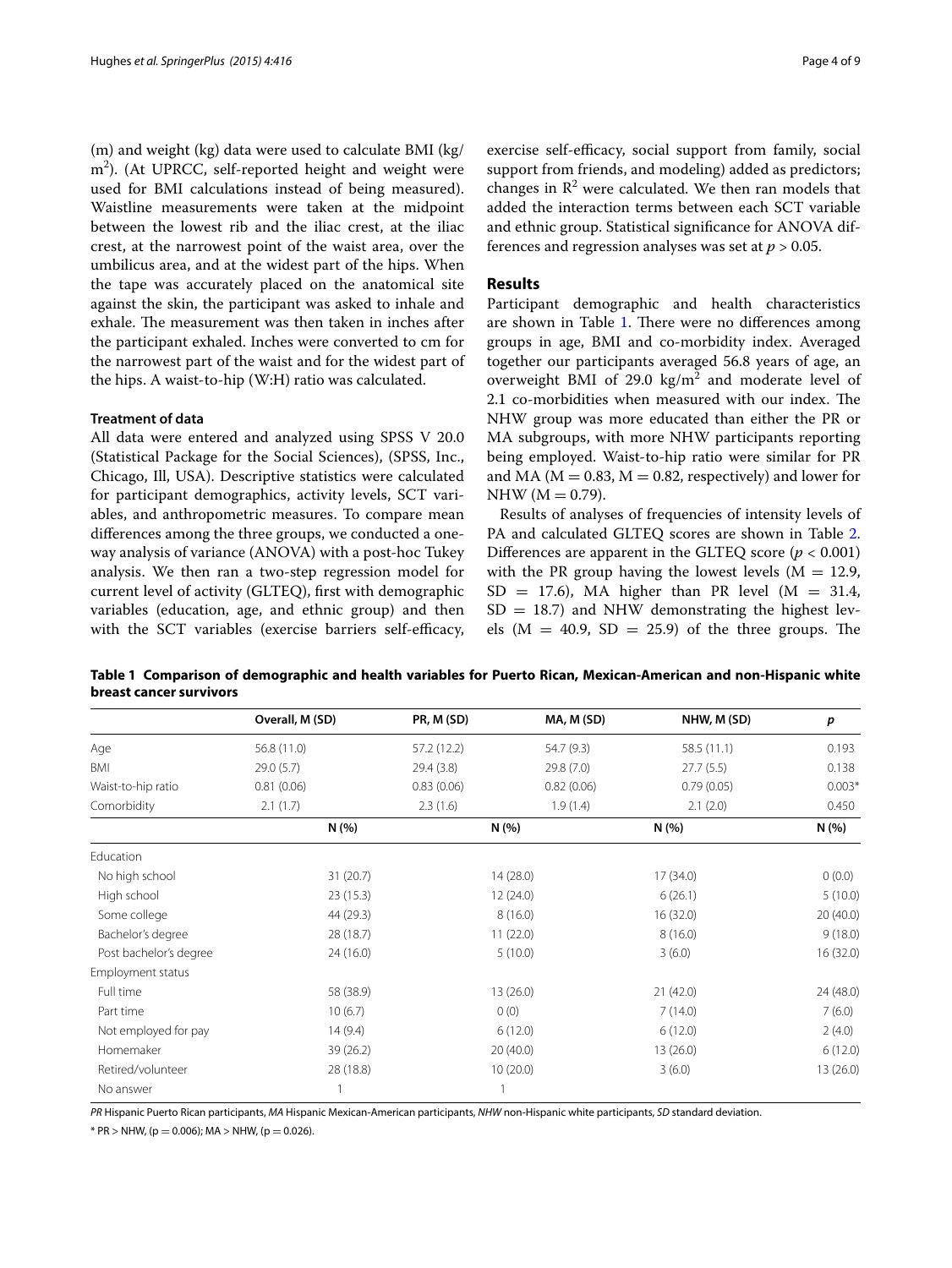|                                           | <b>Puerto Rican</b> | Mexican-<br>American | Non-Hispanic<br>white |
|-------------------------------------------|---------------------|----------------------|-----------------------|
| Light activity frequency                  |                     |                      |                       |
| % with no activity                        | 62                  | 18                   | 18                    |
| Ouartiles                                 | 0, 0, 3             | 1, 4, 7              | 1.75, 3, 7            |
| Mean (SD)                                 | 1.76(2.49)          | 3.82(2.70)           | 3.60(2.63)            |
| Moderate activity frequency               |                     |                      |                       |
| % with no activity                        | 76                  | 28                   | 26                    |
| Ouartiles                                 | 0, 0, 0.25          | 0, 2, 3              | 0, 2.50, 5            |
| Mean (SD)                                 | 1.06(2.20)          | 2.12(1.85)           | 2.78(2.30)            |
| Strenuous activity frequency              |                     |                      |                       |
| % with no activity                        | 94                  | 60                   | 44                    |
| Ouartiles                                 | 0, 0, 0             | 0, 0, 2              | 0, 1, 3               |
| Mean (SD)                                 | 0.26(1.06)          | 1.04(1.67)           | 1.8(1.95)             |
| Moderate $+$ strenuous activity frequency |                     |                      |                       |
| % with no activity                        | 76                  | 22                   | 18                    |
| Quartiles                                 | 0, 0, 0.25          | 1, 3, 5              | 2, 4, 7               |
| Mean (SD)                                 | 1.32(2.64)          | 3.16(2.63)           | 4.58 (3.32)           |
| Godin Leisure-time Activity Score         |                     |                      |                       |
| % with score of 0                         | 44                  | $\overline{4}$       | $\mathfrak{D}$        |
| Quartiles                                 | 0, 9, 21            | 18, 33, 45           | 21,39,63              |
| Mean (SD)                                 | 13.98 (19.16)       | 33.54 (19.81)        | 43.68 (27.59)         |

<span id="page-4-0"></span>**Table 2 Descriptive statistics for Godin Leisure Time Activity Scale by ethnic group**

differences remained significant after controlling for age, education, and employment status ( $p < 0.001$ ). Seventysix percent of PR survivors reported doing no moderate or strenuous activity compared to 22% and 18% of MA and NHW participants, respectively.

Means and standard deviations for the SCT vari-ables are presented in Table [3](#page-4-1). A difference in exercise self-efficacy approached statistical significance

 $(p = 0.05)$ , and NHW had marginally higher self-efficacy  $(M = 26.0)$  compared to MA  $(M = 21.7; p = 0.076)$  and PR ( $M = 22.4$ ,  $p = 0.164$ ). Social support from family members differed among the groups ( $p = 0.052$ ) and approached statistical significance, MA survivors reported more social support from family  $(M = 25.4)$ than did NHW ( $M = 22.4$ ,  $p = 0.336$ ) and PR survivors reported the least social support from family  $(M = 20.4;$  $p = 0.055$ ). Significant differences were apparent among the groups in their reporting of exposure to modeling of PA ( $p = 0.034$ ) with PR survivors reporting significantly higher levels of modeling  $(M = 3.3)$  than did NHW  $(M = 2.22, p = 0.036)$  and higher levels of modeling than did MA ( $M = 2.64$ ,  $p = 0.272$ ). When we controlled for age, education, and employment status, the group differences for exercise self-efficacy and social support from family were somewhat attenuated ( $p = 0.286$  and 0.118, respectively), whereas the effect of modeling remained statistically significant ( $p = 0.044$ ).

In the regression model, predicting GLTEQ score with the predictor variables of ethnicity, age, and education (step 1), and exercise barriers self-efficacy, exercise self-efficacy, social support from family, social support from friends, and modeling entered as predictors (step 2), demographic variables predicted 26% of the variance in GLTEQ score (F = 9.9 [5,142],  $p < 0.001$ ) and step 2 (SCT) variables predicted an additional 17% of the variance (F =  $8.2$  [5,137], p < 0.001) for a total explained variance of 43%. Significant predictors in this model were MA ethnicity ( $\beta = -0.18$ , t = -2.1, p = 0.040), PR ethnicity ( $\beta = -0.54$ , t = -6.5, p < 0.001), exercise barriers self-efficacy ( $\beta = 0.21$ , t = 2.6, p = 0.012), and modeling  $(\beta = 0.22, t = 2.8, p = 0.005).$ 

When the interaction terms between ethnic group and each SCT variable were added to the model one SCT

<span id="page-4-1"></span>**Table 3 Comparisons of SCT variables assessed in Puerto Rican, Mexican-American and Non-Hispanic white breast cancer survivors**

|                        | Overall, M (SD) | PR, M (SD)  | MA, M (SD)  | NHW, M (SD) | ANOVA, <i>p</i> | Post-hoc, 't'                                                           |
|------------------------|-----------------|-------------|-------------|-------------|-----------------|-------------------------------------------------------------------------|
| Barriers self-efficacy | 38.6 (12.5)     | 36.9 (13.9) | 38.5(9.1)   | 40.5 (13.8) | 0.370           |                                                                         |
| Exercise self-efficacy | 23.4(9.4)       | 22.4(11.2)  | 21.7(7.6)   | 26.0(8.7)   | 0.052           | NHW > MA ( $p = 0.076$ )<br>NHW > PR ( $p = 0.164$ )                    |
| Social support-friends | 20.8 (12.0)     | 18.7 (10.8) | 23.5 (13.9) | 20.2(10.6)  | 0.120           |                                                                         |
| Social support-family  | 22.7 (10.4)     | 20.4(11.5)  | 25.4(9.7)   | 22.3(9.4)   | 0.052           | $MA > PR (p = 0.055)$<br>$MA > NHW (p = 0.336)$                         |
| Modeling               | 2.73(2.14)      | 3.32(2.37)  | 2.64(2.07)  | 2.22(1.87)  | 0.034           | $PR > NHW (p = 0.036)$<br>$PR > MA (p = 0.272)$                         |
| <b>GLTEO</b>           | 28.4 (23.9)     | 12.9(17.6)  | 31.4 (18.7) | 40.9 (25.9) | < 0.001         | NHW > PR (p < 0.001)<br>MA > PR (p < 0.001)<br>NHW > MA ( $p = 0.083$ ) |

Italic values are statistically significant (*p* < 0.05).

*PR* Hispanic Puerto Rican participants, *MA* Hispanic Mexican-American participants, *NHW* non-Hispanic white participants, *M* mean, *SD* standard deviation, *GLTEQ* Godin Leisure Time Exercise Questionnaire Score.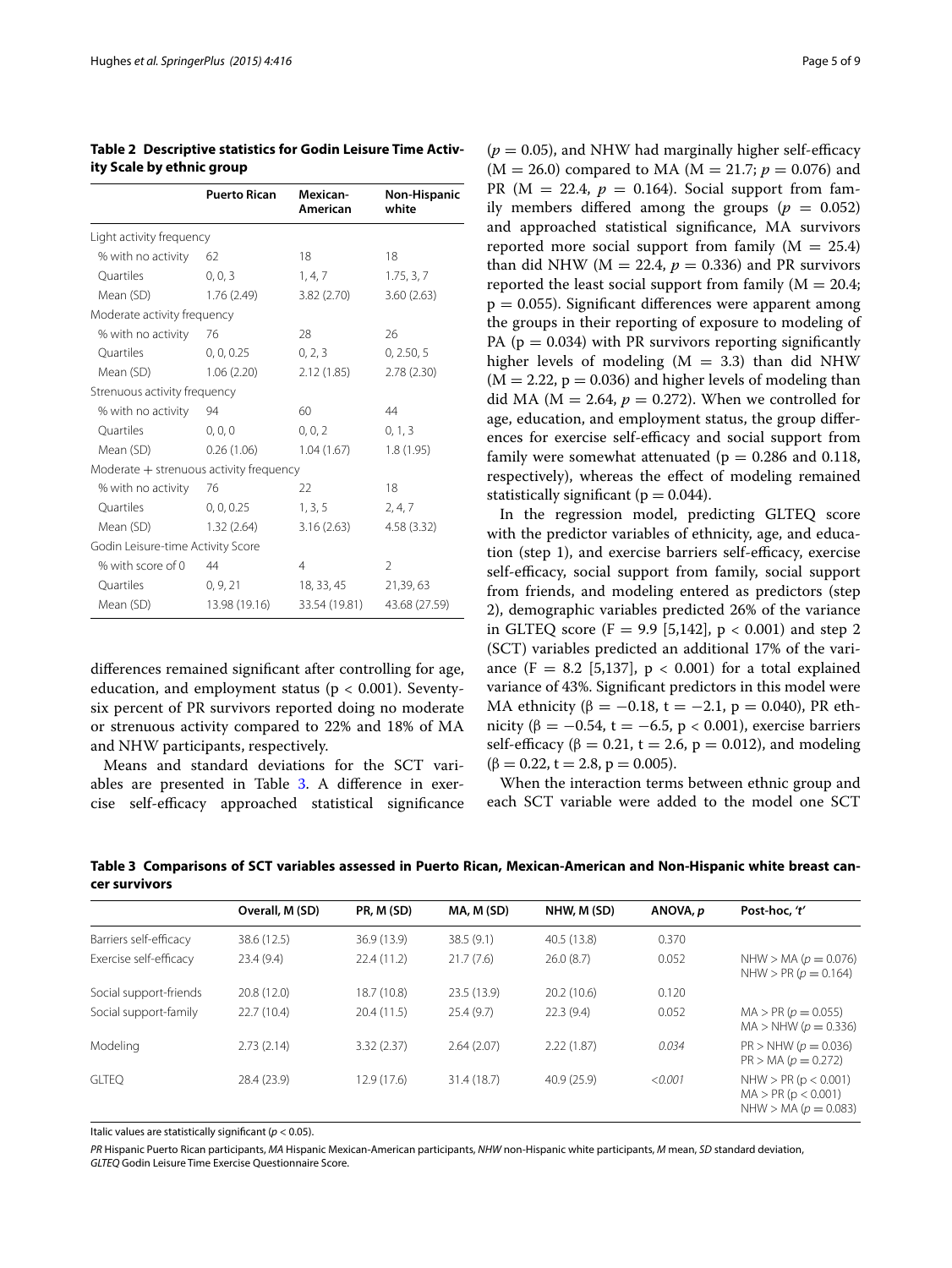variable at a time, the only interactions that were significant were those between ethnic group and exercise barriers self-efficacy, and this explained an additional 4% of the variance in GLTEQ score (F-change  $= 4.6$  [2,135],  $p = 0.012$ ). In this model, the interactions between exercise barriers self-efficacy and MA (beta =  $-0.77$ , t =  $-2.7$ , p = 0.007) and PR (beta =  $-0.51$ , t =  $-2.3$ ,  $p = 0.024$ ) ethnicity were significant, indicating that exercise barriers self-efficacy was less predictive of GLTEQ score for MA and PR than it was for NHW.

## **Discussion**

Of the more than 12 million cancer survivors in the United States, approximately 15% are Hispanic (American Cancer Society [2009\)](#page-7-1). The Latino population is the most rapidly growing ethnic group in the United States (United States Census Bureau [2000;](#page-8-0) Census Bureau [2011](#page-8-1)). As current trends continue, the number of Latina women with breast cancer in the US population will escalate just as dramatically (American Cancer Society [2009\)](#page-7-1).

Consistent with published studies in Hispanic populations not affected by cancer (Cantero et al. [1999](#page-7-24); Abraido-Lanza et al. [2005\)](#page-7-25), our study indicates that Hispanic breast cancer survivors are less physically active than are non-Hispanic whites. Our study also was consistent with published studies that have shown higher BMI and waist-to-hip ratios for Latinas versus non-Hispanic whites (Hubert et al. [2005](#page-7-26); Ogden et al. [2006;](#page-7-27) Slattery et al. [2006\)](#page-7-28).

The percentage of breast cancer survivors reporting no moderate- or vigorous-intensity physical activity ranges from 18 to 76%, depending on ethnic group. The inactivity rates of PR survivors were markedly higher than those of the MA and NHW survivors. This is in contrast to data from the Behavioral Risk Factor Surveillance System indicating that rates of no exercise in the past 30 days are similar in Texan and Puerto Rican Hispanics (approximately 38%). In this survey, the Puerto Rican survivors' median GLTEQ index was  $9.0$  (25th percentile  $= 0$ , 75th  $percentile = 21$ ) (Center for Disease Control and Prevention [2012](#page-7-29)), indicating a very low level of current physical activity. The fact that 76% of our PR survivors indicate no moderate- to vigorous-intensity activity indicates that only a small proportion  $\left\langle \langle 24\% \rangle \right\rangle$  of the respondents are meeting American Cancer Society physical activity guidelines for cancer survivors (Rock et al. [2012\)](#page-7-30). This level of physical activity is lower than that reported by breast cancer survivors meeting physical activity recommendations in a survey of cancer survivors from a crosssectional survey of cancer survivors in 16 state cancer registries (American Cancer Society's Study of Cancer Survivors-II; ACS SCS-II). In this study (which had fewer than 10% Hispanic participants), 37% of the breast cancer

survivors were meeting physical activity recommendations (Blanchard et al. [2008\)](#page-7-31).

These very low activity levels could be attributable to several factors. In focus groups conducted with Puerto Rican and Mexican-American breast cancer survivors, we found that both groups lacked knowledge of the safety of physical activity after breast cancer. Although participants reported being physically active before their diagnosis, many reported that they did not know what they could or could not do after treatment. Focus group members expressed a desire for more information but few reported receiving any guidance or direction from health care providers with regard to physical activity. This situation was seemingly validated by modeling, as many of the breast cancer survivors reported being unaware of other cancer survivors engaging in exercise. In addition, many of our focus group participants reported that their family members did not encourage them to engage in exercise (Trevino et al. [2012](#page-8-2)). We also found that participants lacked knowledge about the benefits of physical activity; the Puerto Rican focus groups, in particular, mentioned several times that they did not think that physical activity could help prevent cancer. Because they did not see a link between physical activity and cancer, being active may have had less salience for the Puerto Rican survivors (Trevino et al. [2012\)](#page-8-2).

Additionally, both groups reported a variety of other barriers to exercise. When asked about safety in their neighborhoods, Puerto Ricans stating they had little or no safety concerns, whereas the Mexican-American groups did report safety concerns as a barrier for physical activity. Both groups also mentioned social support as a barrier for physical activity, with Puerto Ricans stating that they would feel more motivated to be active if they had someone to exercise with that someone not neces-sarily having to be a family member (Trevino et al. [2012](#page-8-2)).

Furthermore, the PR survivors were recruited for this study in a public hospital in metropolitan San Juan Puerto Rico, and the MA and NHW participants were recruited through MD Anderson Cancer Center and from support groups in the Houston area. It is possible that the PR survivors were of lower socioeconomic status (SES), and this might help explain the lower rates of physical activity, although the differences in activity levels were not attenuated by controlling for education.

Our study also indicated that the activity-related SCT variables differed between Hispanic breast cancer survivor groups and non-Hispanic whites as has been reported in other studies (Whitehorse et al. [1999\)](#page-8-3), but we also found a difference within Hispanic groups. MA survivors reported being less confident that they would be able to complete walking sessions of various lengths than did NHW survivors, and PR survivors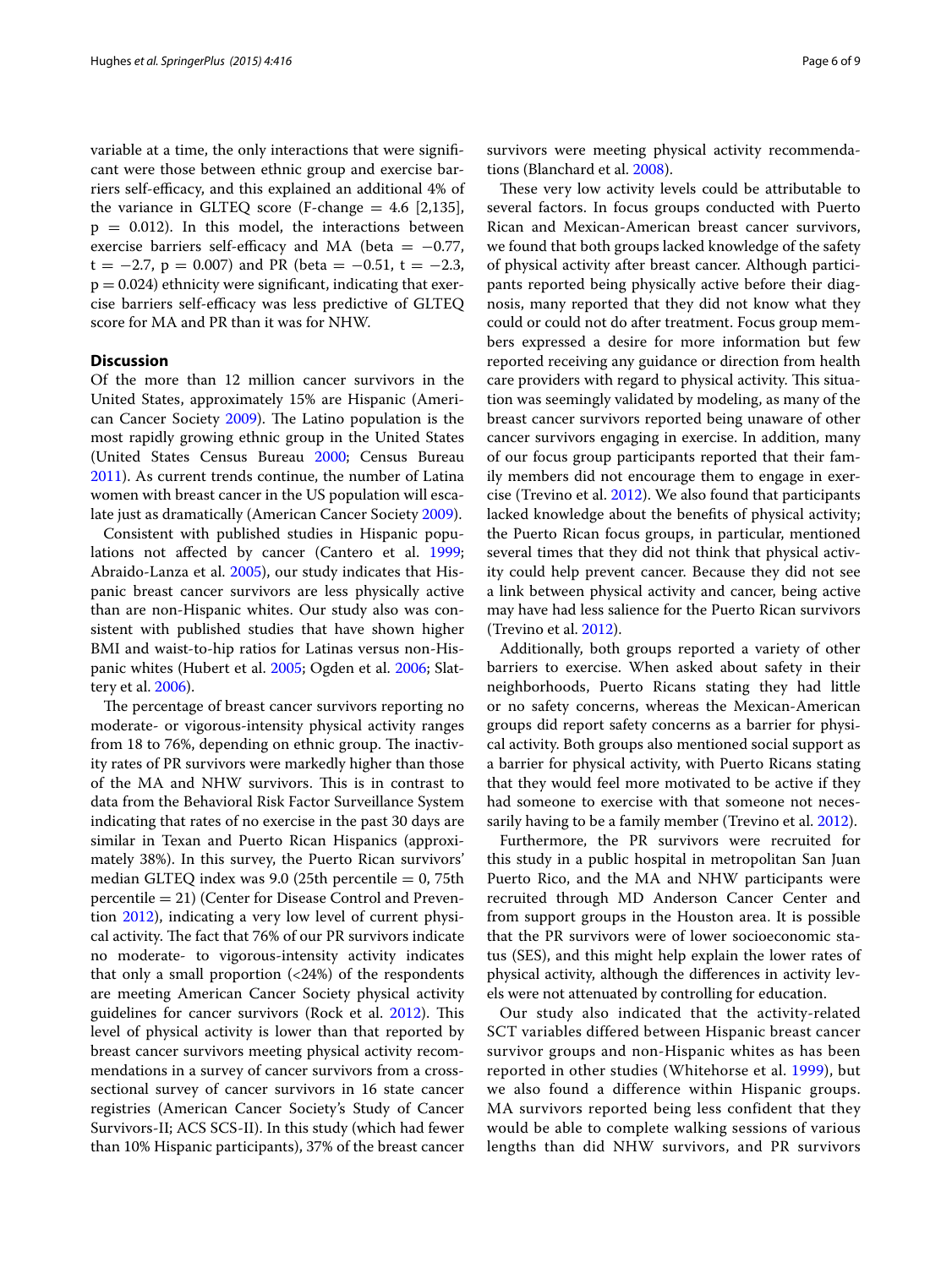reported seeing more people in their environment doing physical activity than did MA survivors. This difference may relate back to neighborhood safety issues in the MA group. Another difference between the two Hispanic groups was that social support for physical activity from family was higher in MA than in the PR women. This could be attributable to different cultural norms about exercise for cancer survivors in the two locations, although more research is needed to understand these cultural norms in promoting physical activity.

In associations between the SCT variables and leisure time physical activity, the set of five SCT variables predicted an additional 17% of the variance in the physical activity score. This percentage was above and beyond the effect of the demographic variables alone. Exercise barriers self-efficacy and modeling were significantly associated with activity levels. However, it should be noted that the association of barrier self-efficacy with activity was significantly smaller in the two Hispanic groups. Studies in other cancer survivor populations also have found associations between exercise barriers self-efficacy and physical activity, but these studies did not include large numbers of Hispanic survivors (Rogers et al. [2005](#page-7-32); Bennett et al. [2007;](#page-7-33) Jones et al. [2005;](#page-7-34) Mosher et al. [2008](#page-7-35); Pinto et al. [2009](#page-7-36); Vallance et al. [2008\)](#page-8-4).

Additional research is needed to determine why Hispanic survivors lack the confidence that one can overcome barriers to being consistently active and why they may believe exercise is less important. It is also important to understand how this information can be used further in culturally adapting interventions. The finding that modeling is a correlate of leisure time physical activity in these breast cancer survivors is somewhat novel, as this variable has not been routinely measured in many studies. A notable exception is a study by Rogers and colleagues, which showed that having an exercise role model was associated with steps taken and caloric expenditure in a sample of 21 breast cancer survivors receiving treatment (Rogers et al. [2005](#page-7-32)).

This study has certain limitations that should be noted. Because the sample size is modest, some of the lack of significant differences among the three groups in the SCT variables may be due to a lack of statistical power. The recruitment setting in Puerto Rico differed from that of the Mexican-American and non-Hispanic white populations and this may have accounted for some of the differences observed. We controlled for education level as a measure of SES status, but future studies should use additional measures of SES. In addition, because the sample is cross-sectional, the associations between the SCT variables and activity may not be causal. Further research is necessary to determine whether providing

models for activity and improving barriers self-efficacy are effective tools for increasing physical activity in Hispanic breast cancer survivors. However, this study does represent one of the first attempts to measure and analyze social cognitive theory variables and leisure time physical activity in a sample of breast cancer survivors from two different Hispanic cultures. This study also had a comparison group of non-Hispanic white survivors that provided important information about future research directions.

## **Conclusions**

Further research aimed at understanding culturally specific variables of exercise behaviors for ethnic breast cancer survivors is warranted. Culturally adapted intervention strategies are needed for increasing physical activity in specific ethno-cultural populations.

#### **Abbreviations**

PA: physical activity; PR: Puerto Rican; MA: Mexican-American; NHW: non-Hispanic white; SCT: social cognitive theory; GLTEQ: Godin Leisure Time Exercise Questionnaire; BMI: body mass index; W:H: waist-to-hip; M: mean; SD: standard deviation; BRTC: Behavioral Research and Treatment Center; UTMDACC: University of Texas M. D. Anderson Cancer Center; UPRCC: University of Puerto Rico Cancer Center; MET: metabolic equivalent; SPSS: statistical package for the social sciences; ANOVA: analysis of variance; SES: socioeconomic status; PROSPR: patient-reported outcomes, survey, and population research.

#### **Authors' contributions**

DCH designed and managed the study, trained the project coordinators on data collection, ran the data analyses, drafted the manuscript and participated in interpretation of the results. MTG co-designed the overall study, managed the data collection in Puerto Rico, interpreted the Puerto Rico results and co-wrote the discussion section. LV managed that Texas site data collection, wrote the Texas data collection methodology sections and helped interpret the results. VG managed the Puerto Rico site data collection, validated all translations, wrote the Puerto Rico data collection methodology and helped interpret the results. RTW validated translations, co-wrote the Texas data collection methodology, helped with the data analyses and interpret the results. GV helped with the data analyses, co-wrote the background section and helped interpret the results. KBE co-designed and co-managed the overall study, oversaw all aspects of the manuscript, and led the interpretation of the results. All authors read and approved the final manuscript.

#### **Author details**

<sup>1</sup> Institute for Health Promotion Research, The University of Texas Health Science Center at San Antonio, 7411 John Smith Drive, Suite 1000, San Antonio, TX 78229, USA.<sup>2</sup> The University of Puerto Rico Cancer Center, San Juan, Puerto Rico.<sup>3</sup> Department of Behavioral Science, The University of Texas M.D. Anderson Cancer Center, Houston, USA.

#### **Acknowledgements**

The authors would like to acknowledge all the participants for their commitment to the study. The project described was supported by award numbers K22CA154626, U54 CA153511, U54CA96297 and U54CA96300 from the National Cancer Institute of the National Institutes of Health. The content is solely the responsibility of the authors and does not necessarily represent the official views of the National Cancer Institute or the National Institutes of Health. The authors gratefully acknowledge the support of the Patient-Reported Outcomes, Survey, and Population Research (PROSPR) Shared Resource, National Cancer Institute funded CA16672 and the Cancer Therapy and Research Center at The University of Texas Health Science Center at San Antonio, a National Cancer Institute-designated Cancer Center (P30CA054174).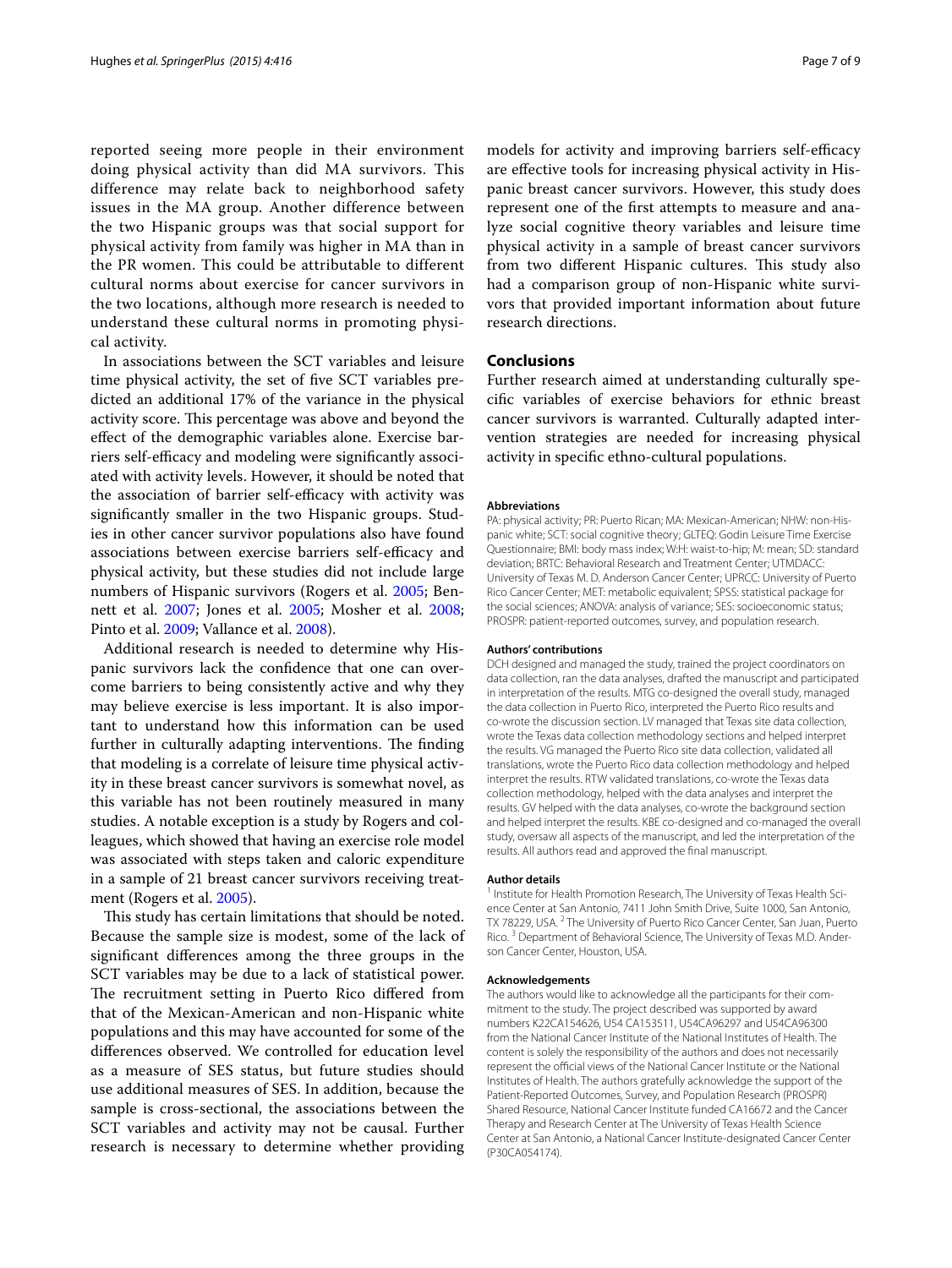#### **Compliance with ethical guidelines**

#### **Competing interests**

The authors confirm that this study was performed with the highest ethical standards and complying with all United States laws. The authors declare that they have no competing interests. The authors have full control of all primary data.

#### **Ethical approval**

All procedures performed in studies involving human participants were in accordance with the ethical standards of the institutional and/or national research committee and with the 1964 Helsinki declaration and its later amendments or comparable ethical standards.

#### **Informed consent**

Informed consent was obtained from all individual participants included in the study.

Received: 25 July 2015 Accepted: 29 July 2015 Published online: 13 August 2015

#### **References**

- <span id="page-7-25"></span>Abraido-Lanza AF, Chao MT, Florez KR (2005) Do healthy behaviors decline with greater acculturation? Implications for the Latino mortality paradox. Soc Sci Med 61(6):1243–1255
- <span id="page-7-1"></span>American Cancer Society (2009) Cancer facts and figures for Hispanics/Latinos. 2009–2011. American Cancer Society, Atlanta
- <span id="page-7-0"></span>American Cancer Society (2012) Cancer facts & figures 2012. American Cancer Society, Atlanta
- <span id="page-7-9"></span>Ballard-Barbash R, Friedenreich CM, Courneya KS, Siddiqi SM, McTiernan A, Alfano CM (2012) Physical activity, biomarkers, and disease outcomes in cancer survivors: a systematic review. J Natl Cancer Inst 104(11):815–840. doi:[10.1093/jnci/djs207](http://dx.doi.org/10.1093/jnci/djs207)
- <span id="page-7-21"></span>Basen-Engquist K, Baum G, Hughes DC, Scruggs S, Carmack Taylor C (2009) Validity and reliability of a cancer survivors' exercise barriers self-efficacy scale. Ann Behav Med 37 (Suppl):S185 (#D-107)
- <span id="page-7-22"></span>Basen-Engquist K, Carmack CL, Li Y, Brown J, Jhingran A, Hughes DC et al (2013) Social-cognitive theory predictors of exercise behavior in endometrial cancer survivors. Health Psychol. doi[:10.1037/a0031712](http://dx.doi.org/10.1037/a0031712)
- <span id="page-7-33"></span>Bennett JA, Lyons KS, Winters-Stone K, Nail LM, Scherer J (2007) Motivational interviewing to increase physical activity in long-term cancer survivors: a randomized controlled trial. Nurs Res 56(1):18–27 **(pii: 00006199-200701000-00003)**
- <span id="page-7-31"></span>Blanchard CM, Courneya KS, Stein K, American Cancer Society's SCS, II (2008) Cancer survivors' adherence to lifestyle behavior recommendations and associations with health-related quality of life: results from the American Cancer Society's SCS-II. J Clin Oncol 26(13):2198–2204. doi:[10.1200/](http://dx.doi.org/10.1200/JCO.2007.14.6217) [JCO.2007.14.6217](http://dx.doi.org/10.1200/JCO.2007.14.6217)
- <span id="page-7-24"></span>Cantero PJ, Richardson JL, Baezconde-Garbanati L, Marks G (1999) The association between acculturation and health practices among middle-aged and elderly Latinas. Ethn Dis 9(2):166–180
- <span id="page-7-13"></span>Castro C, Sallis J, Hickman S, Lee RE, Chen AH (1999) A prospective study of psychosocial correlates of physical activity for ethnic minority women. Psychol Health 14:277–293
- <span id="page-7-29"></span>Center for Disease Control and Prevention (2012) Behavioral risk factor surveillance system. [http://www.cdc.gov/brfss/.](http://www.cdc.gov/brfss/) Accessed 31 Aug 2012
- <span id="page-7-3"></span>Courneya KS (2003) Exercise in cancer survivors: an overview of research. Med Sci Sports Exerc 35(11):1846–1852
- <span id="page-7-4"></span>Courneya KS, Mackey JR, Bell GJ, Jones LW, Field CJ, Fairey AS (2003) Rand‑ omized controlled trial of exercise training in postmenopausal breast cancer survivors: cardiopulmonary and quality of life outcomes. J Clin Oncol 21(9):1660–1668
- <span id="page-7-14"></span>Crespo CJ, Smit E, Andersen RE, Carter-Pokras O, Ainsworth BE (2000) Race/ ethnicity, social class and their relation to physical inactivity during leisure time: results from the Third National Health and Nutrition Examination Survey, 1988–1994. Am J Prev Med 18(1):46–53 **(pii: S0749-3797(99)00105-1)**
- 
- <span id="page-7-19"></span>Duncan TE, McAuley E (1993) Social support and efficacy cognitions in exercise adherence: a latent growth curve analysis. J Behav Med 16(2):199–218
- <span id="page-7-15"></span>Godin G, Shephard RJ (1985) A simple method to assess exercise behavior in the community. Can J Appl Sport Sci 10(3):141–146
- <span id="page-7-7"></span>Holmes MD, Chen WY, Feskanich D, Kroenke CH, Colditz GA (2005) Physical activity and survival after breast cancer diagnosis. JAMA 293(20):2479– 2486. doi[:10.1001/jama.293.20.2479](http://dx.doi.org/10.1001/jama.293.20.2479)
- <span id="page-7-26"></span>Hubert HB, Snider J, Winkleby MA (2005) Health status, health behaviors, and acculturation factors associated with overweight and obesity in Latinos from a community and agricultural labor camp survey. Prev Med 40(6):642–651
- <span id="page-7-8"></span>Irwin ML, McTiernan A, Manson JE, Thomson CA, Sternfeld B, Stefanick ML et al (2011) Physical activity and survival in postmenopausal women with breast cancer: results from the women's health initiative. Cancer Prev Res (Phila) 4(4):522–529. doi:[10.1158/1940-6207.CAPR-10-0295](http://dx.doi.org/10.1158/1940-6207.CAPR-10-0295)
- <span id="page-7-34"></span>Jones LW, Courneya KS, Fairey AS, Mackey JR (2005) Does the theory of planned behavior mediate the effects of an oncologist's recommendation to exercise in newly diagnosed breast cancer survivors? Results from a randomized controlled trial. Health Psychol 24(2):189–197. doi:[10.1037/0278-6133.24.2.189](http://dx.doi.org/10.1037/0278-6133.24.2.189)
- <span id="page-7-20"></span>Marcus BH, Selby VC, Niaura RS, Rossi JS (1992) Self-efficacy and the stages of exercise behavior change. Res Q Exerc Sport 63(1):60–66
- <span id="page-7-12"></span>Mason C, Alfano CM, Smith AW, Wang CY, Neuhouser ML, Duggan C et al (2013) Long-term physical activity trends in breast cancer survivors. Cancer Epidemiol Biomarkers Prev. doi:[10.1158/1055-9965.EPI-13-0141](http://dx.doi.org/10.1158/1055-9965.EPI-13-0141)
- <span id="page-7-16"></span>McAuley E (1993) Self-efficacy and the maintenance of exercise participation in older adults. J Behav Med 16(1):103–113
- <span id="page-7-17"></span>McAuley E, Courneya KS, Rudolph DL, Lox CL (1994) Enhancing exercise adherence in middle-aged males and females. Prev Med 23(4):498–506
- <span id="page-7-18"></span>McAuley E, Jerome GJ, Marquez DX, Elavsky S, Blissmer B (2003) Exercise selfefficacy in older adults: social, affective, and behavioral influences. Ann Behav Med 25(1):1–7
- <span id="page-7-35"></span>Mosher CE, Fuemmeler BF, Sloane R, Kraus WE, Lobach DF, Snyder DC et al (2008) Change in self-efficacy partially mediates the effects of the FRESH START intervention on cancer survivors' dietary outcomes. Psycho-oncology 17(10):1014–1023. doi:[10.1002/pon.1327](http://dx.doi.org/10.1002/pon.1327)
- <span id="page-7-27"></span>Ogden CL, Carroll MD, Curtin LR, McDowell MA, Tabak CJ, Flegal KM (2006) Prevalence of overweight and obesity in the United States, 1999–2004. JAMA 295(13):1549–1555
- <span id="page-7-10"></span>Patterson RE, Cadmus LA, Emond JA, Pierce JP (2010) Physical activity, diet, adiposity and female breast cancer prognosis: a review of the epidemiologic literature. Maturitas 66(1):5–15. doi:[10.1016/j.maturitas.2010.01.004](http://dx.doi.org/10.1016/j.maturitas.2010.01.004)
- <span id="page-7-6"></span>Pinto BM, Frierson GM, Trunzo JJ, Marcus BH (2005) Home-based physical activity intervention for breast cancer patients. J Clin Oncol 23(15):3577–3587
- <span id="page-7-36"></span>Pinto BM, Rabin C, Dunsiger S (2009) Home-based exercise among cancer survivors: adherence and its predictors. Psycho-oncology 18(4):369–376. doi:[10.1002/pon.1465](http://dx.doi.org/10.1002/pon.1465)
- <span id="page-7-2"></span>Puerto Rico Central Cancer Registry (2007) Puerto Rico Cancer Incidence File (May 2007)
- <span id="page-7-30"></span>Rock CL, Doyle C, Demark-Wahnefried W, Meyerhardt J, Courneya KS, Schwartz AL et al (2012) Nutrition and physical activity guidelines for cancer survivors. CA Cancer J Clin 62(4):243–274. doi:[10.3322/caac.21142](http://dx.doi.org/10.3322/caac.21142)
- <span id="page-7-32"></span>Rogers LQ, Shah P, Dunnington G, Greive A, Shanmugham A, Dawson B et al (2005) Social cognitive theory and physical activity during breast cancer treatment. Oncol Nurs Forum 32(4):807–815. doi:[10.1188/04.ONF.807-815](http://dx.doi.org/10.1188/04.ONF.807-815)
- <span id="page-7-23"></span>Sallis JF, Grossman RM, Pinski RB, Patterson TL, Nader PR (1987) The development of scales to measure social support for diet and exercise behaviors. Prev Med 16(6):825–836
- <span id="page-7-11"></span>Schmitz KH, Courneya KS, Matthews C, Demark-Wahnefried W, Galvao DA, Pinto BM et al (2010) American College of Sports Medicine roundtable on exercise guidelines for cancer survivors. Med Sci Sports Exerc 42(7):1409–1426
- <span id="page-7-5"></span>Segal R, Evans W, Johnson D, Smith J, Colletta S, Gayton J et al (2001) Structured exercise improves physical functioning in women with stages I and II breast cancer: results of a randomized controlled trial. J Clin Oncol 19(3):657–665
- <span id="page-7-28"></span>Slattery ML, Sweeney C, Edwards S, Herrick J, Murtaugh M, Baumgartner K et al (2006) Physical activity patterns and obesity in Hispanic and non-Hispanic white women. Med Sci Sports Exerc 38(1):33–41 **(pii: 00005768-200601000-00007)**